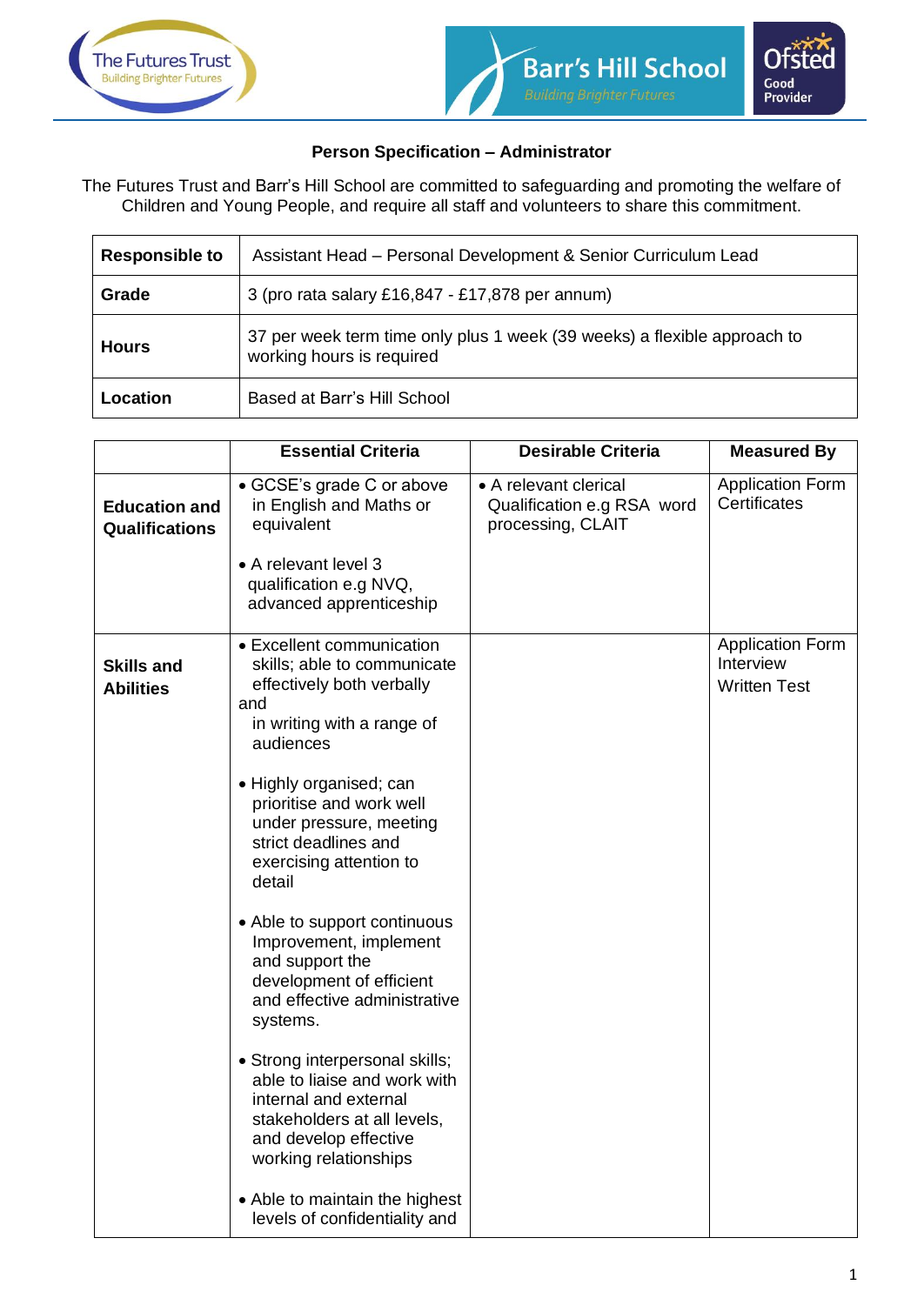



| <b>Skills and</b> | data security                                                                                          |                           | <b>Application Form</b> |
|-------------------|--------------------------------------------------------------------------------------------------------|---------------------------|-------------------------|
| <b>Abilities</b>  | • Able to maintain accurate                                                                            |                           | Interview               |
| continued         | electronic and hard copy                                                                               |                           | <b>Written Test</b>     |
|                   | filing systems.                                                                                        |                           |                         |
|                   |                                                                                                        |                           |                         |
|                   | • Proactive and responsive;                                                                            |                           |                         |
|                   | able to anticipate needs,                                                                              |                           |                         |
|                   | and to plan work and for                                                                               |                           |                         |
|                   | the efficient and effective                                                                            |                           |                         |
|                   | use of resources; adapting                                                                             |                           |                         |
|                   | plans to meet needs                                                                                    |                           |                         |
|                   | • Can methodically and                                                                                 |                           |                         |
|                   | accurately record, interpret                                                                           |                           |                         |
|                   | and present written and                                                                                |                           |                         |
|                   | numerical data in formats                                                                              |                           |                         |
|                   | including spreadsheets and                                                                             |                           |                         |
|                   | written reports                                                                                        |                           |                         |
|                   |                                                                                                        |                           |                         |
|                   | • Able to handle complaints                                                                            |                           |                         |
|                   | and difficult situations in a                                                                          |                           |                         |
|                   | patient, calm and effective                                                                            |                           |                         |
|                   | way, and to demonstrate                                                                                |                           |                         |
|                   | tact and empathy when                                                                                  |                           |                         |
|                   | dealing with sensitive                                                                                 |                           |                         |
|                   | issues                                                                                                 |                           |                         |
|                   | • Able to consistently<br>produce high quality work                                                    |                           |                         |
|                   | • Able to use a range of ICT<br>systems to ensure the<br>efficient and effective<br>running of the Hub |                           |                         |
|                   | • Able to work both as an                                                                              |                           |                         |
|                   | effective team member,                                                                                 |                           |                         |
|                   | and independently using                                                                                |                           |                         |
|                   | initiative to problem solve                                                                            |                           |                         |
|                   | • Able to follow the school's                                                                          |                           |                         |
|                   | safeguarding procedures                                                                                |                           |                         |
|                   | and recognise when to                                                                                  |                           |                         |
|                   | report any concerns                                                                                    |                           |                         |
|                   |                                                                                                        |                           |                         |
|                   | • A minimum of 12 months                                                                               | • Working in an education | <b>Application Form</b> |
| <b>Experience</b> | proven experience of                                                                                   | environment               | Interview               |
|                   | successfully carrying out                                                                              |                           |                         |
|                   | relevant administrative                                                                                |                           |                         |
|                   | activities                                                                                             |                           |                         |
|                   |                                                                                                        |                           |                         |
|                   | • Working at pace;                                                                                     |                           |                         |
|                   | organising                                                                                             |                           |                         |
|                   | and prioritising varied and                                                                            |                           |                         |
|                   | high volume work                                                                                       |                           |                         |